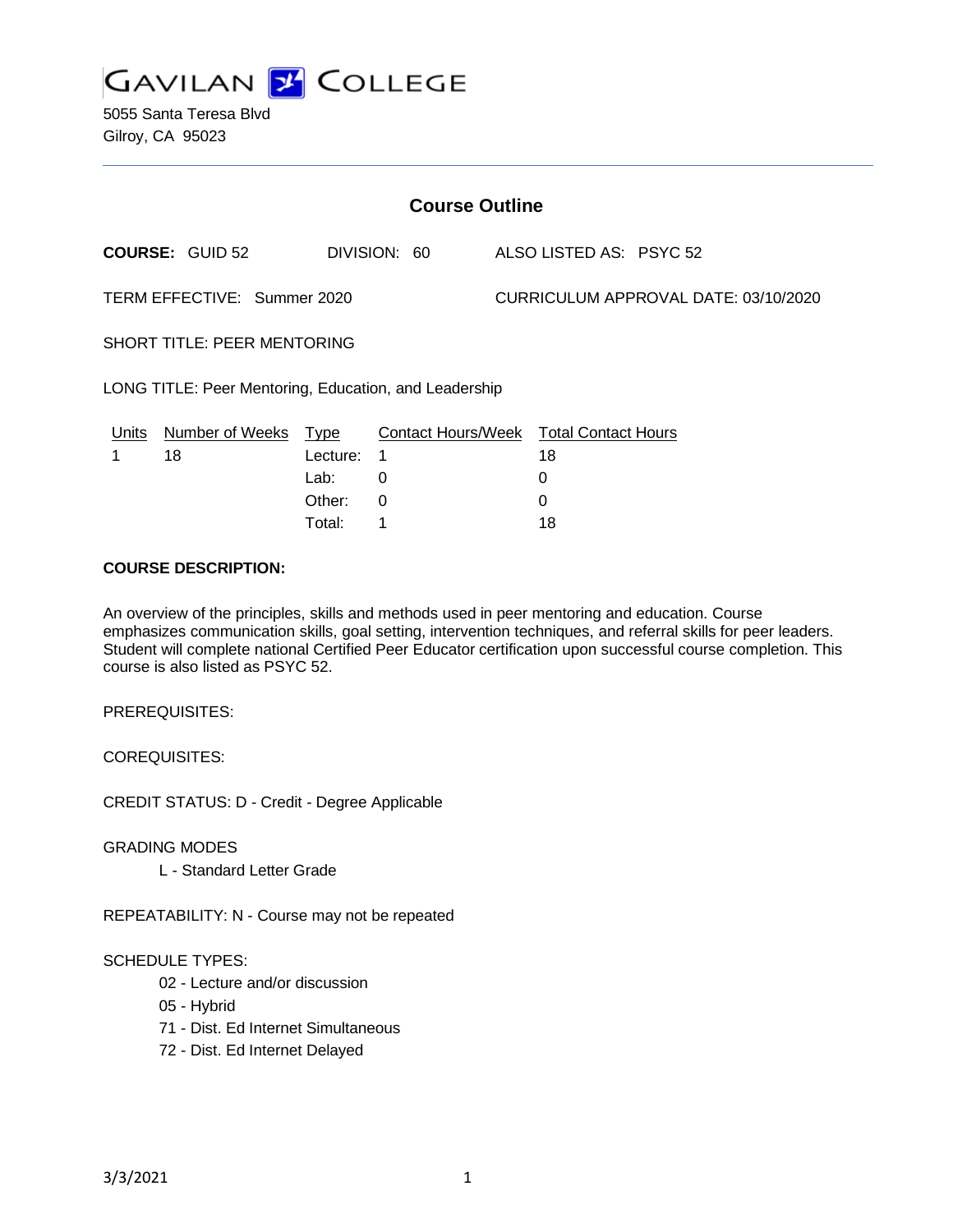### **STUDENT LEARNING OUTCOMES:**

By the end of this course, a student should:

1. Demonstrate verbal and non-verbal communication skills consistent with effective mentoring.

2. Identify and effectively respond to common peer mentoring "traps": enabling, internalizing, and liability, etc. Identify high risk behaviors and self-care strategies; make appropriate referrals to campus resources.

3. Apply local, state, and federal regulations to mentor responsibilities.

4. Achieve national Certified Peer Educator certification.

#### **CONTENT, STUDENT PERFORMANCE OBJECTIVES, OUT-OF-CLASS ASSIGNMENTS**

Curriculum Approval Date: 03/10/2020

2 hours

Introduction to class; grading assignments, expectations, etc. Introduction to peer mentoring, education, and leadership, ;

roles and impacts of peer educators. common peer educator "traps" such as enabling, internalizing, and liability. Introduction to ethics and liability.

2 hours

Lecture and discussion re: common peer educator "traps" : enabling, internalizing, and liability. Review of all

FERA regulations.

2 hours

Communication skills: Listening skills, non-verbal communication, reflection, paraphrasing, summarizing.

"I messages." Creating response checklists. Self disclosure and establishing boundaries.

2 hours

Intervention and referral. Review of campus and community resources, including services and technology tools.

2 hours

High Risk behaviors and crisis intervention. Review of campus intervention policies. Practice of acceptance and reflection of

feeling responses. Responding and referral skills. In class role plays.

2 hours

Midterm exam: in class demonstration of skills via role play.

2 hours

Strategies for change in high risk behaviors, including the five stages of change.

1 hour

Cultural proficiency and stereotypes.

1 hours

Understanding and leading groups. Cycles of group formation and the seven habits of highly effective peer education groups and program planning.

Self care and strategies for success including stress management, time management, establishing boundaries, sleep, diet, and exercise.

2 hours

Final exam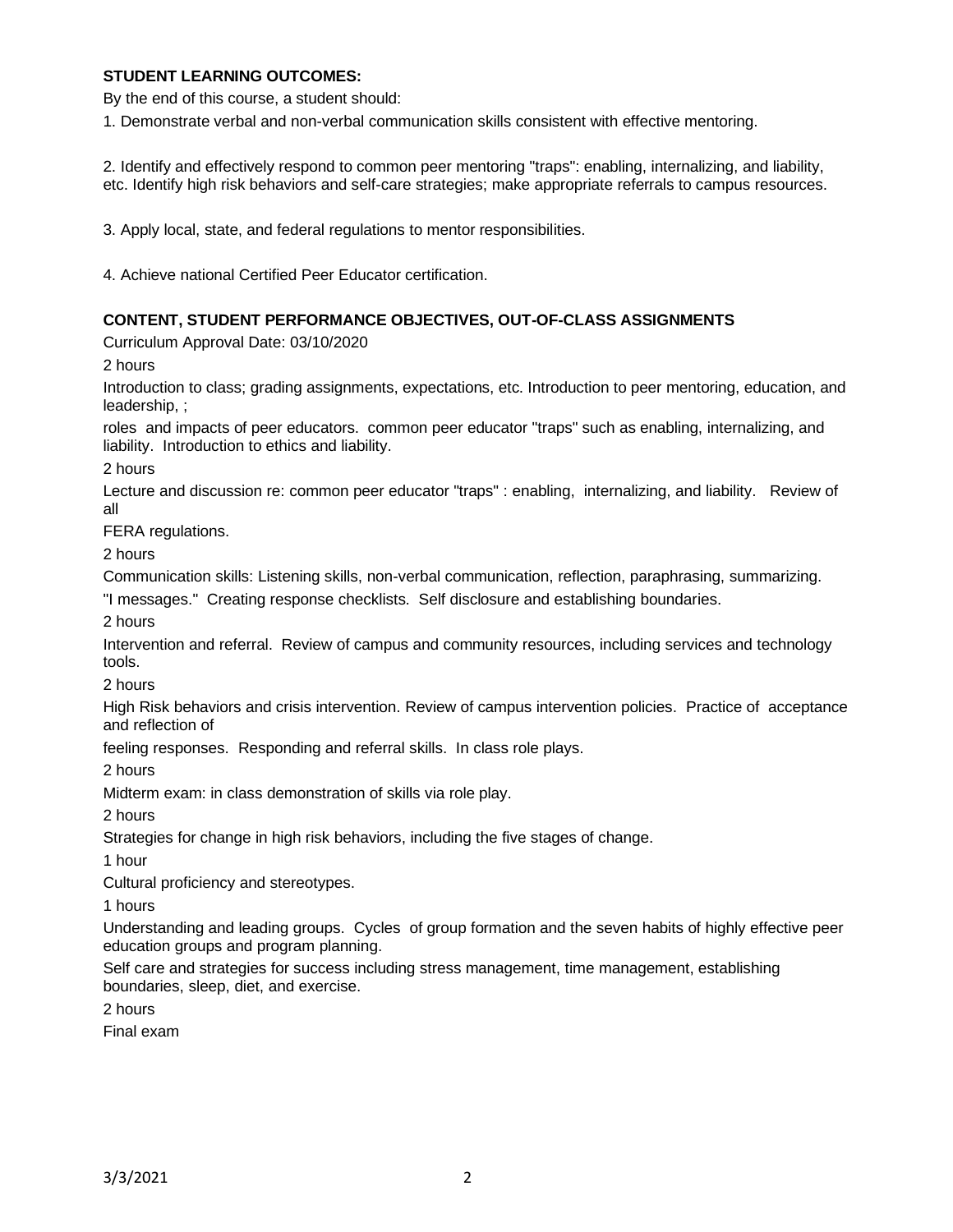### **METHODS OF INSTRUCTION:**

Lecture, dyadic exercises, group exercises and role plays, group discussion, observation and critique of peer counseling and advising techniques.

### **OUT OF CLASS ASSIGNMENTS:**

Required Outside Hours: 15 Assignment Description: Assignments: Out of class readings and journal assignments. Required Outside Hours: 1 Assignment Description: Assignment: Complete online FERPA quiz. Required Outside Hours: 15 Assignment Description: Assignment: Skills practice including non-verbal messages in dyads and triads; journal writing based upon these experiences. Required Outside Hours: 5 Assignment Description: Complete campus and community resources matrix.

# **METHODS OF EVALUATION:**

Writing assignments Percent of total grade: 20.00 % 10% - 20% Written homework; Essay exams Skill demonstrations Percent of total grade: 40.00 % 30% - 50% Class participation and performance Objective examinations Percent of total grade: 40.00 % 40% - 60% NASPA peer educator certifying exam; FERPA quiz.

# **REPRESENTATIVE TEXTBOOKS:**

NASPA Bacchus Initiative. Certified Peer Educator Workbook. Washingon, DC: National Association of Student Personnel Administrators,2019. ISBN: 978-0-931654-82-4 Reading Level of Text, Grade: 13 Verified by: L. Tenney